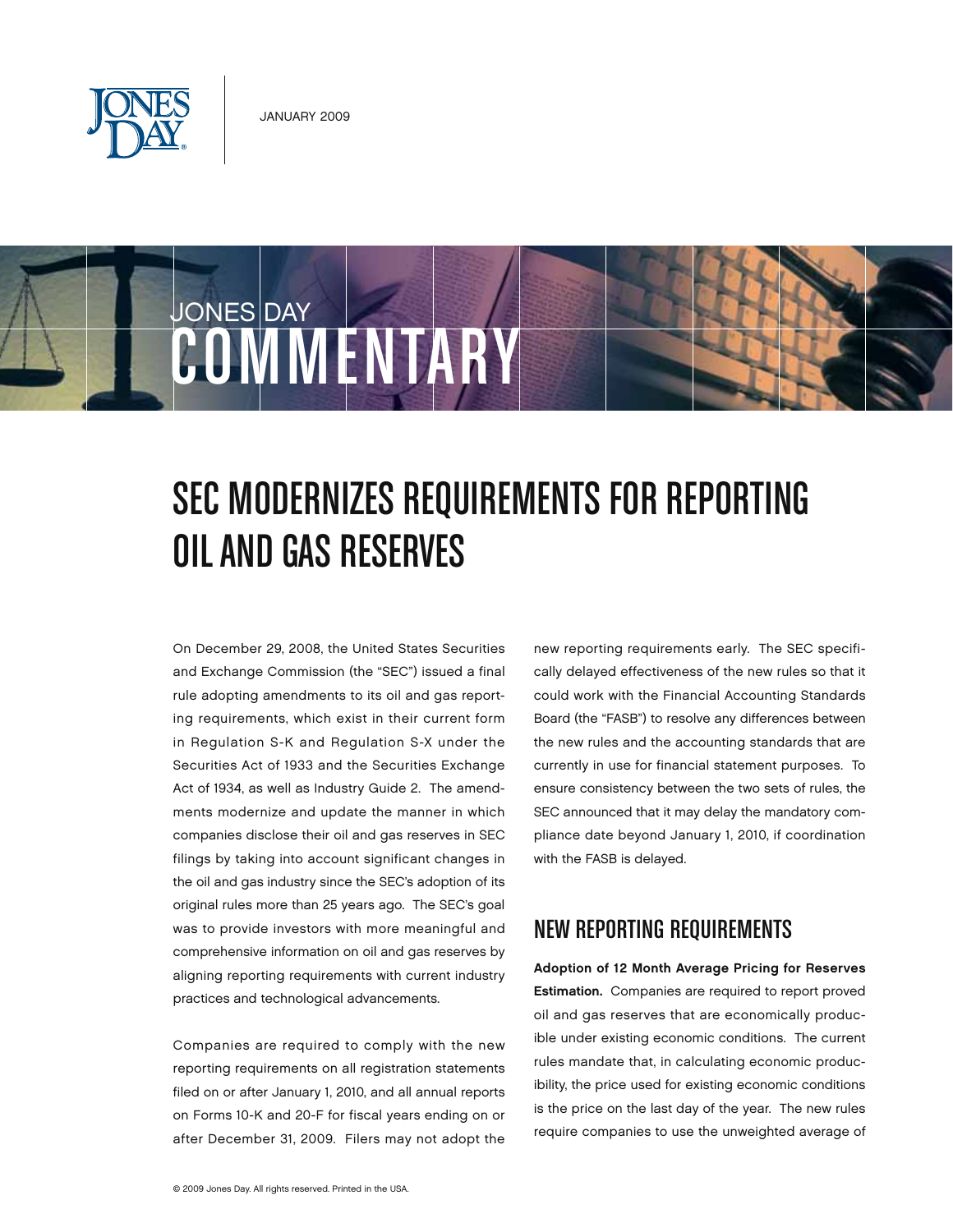the price on the first day of each month for the 12 months preceding the end of the company's fiscal year. For example, if a company's fiscal year is the calendar year, then the company will use the prices on the first day of each month from January through December. If a contractual arrangement defines pricing, then companies should use the contractual price but without taking into account any price escalations based upon future conditions.

This change is intended to reduce the effects of short-term volatility and seasonality in the market while enhancing comparability between companies. The SEC specifically chose historical prices instead of future prices or forecasts because its goal is to provide investors with information about the quantity of a company's reserves, not their fair market value. This information should enable investors to compare the business prospects of various companies on a more objective level.

Inclusion of Probable and Possible Reserves in Reportable

Reserves. The current rules limit reportable reserves to those that are classified as "proved" and does not permit companies to disclose reserves that are classified as "probable" or "possible." This rule is more stringent than the standards adopted by many other countries, which permit companies to report the broader categories of reserves. U.S. companies have argued for some time that this disparity places them at a significant disadvantage in the global capital markets compared to their international competitors. Likewise, investors have complained that without information regarding "probable" and "possible" reserves, it is difficult for them to evaluate a company's capital expenditure decisions and development plans. In response to these concerns, the SEC is relaxing the current restrictions to give companies the option to report "probable" or "possible" reserves using the following standards: A) Probable reserves, in combination with proved reserves, must have at least a 50 percent chance of being recovered or must be as likely to be recovered as not to be recovered; and B) possible reserves, in combination with proved and probable reserves, must have at least a 10 percent chance of being recovered or might only be recovered under more favorable circumstances than are likely to occur.

Expansion of the Definition of "Oil and Gas Producing Activities." Currently, companies are only permitted to include in "oil and gas producing activities" sources of oil and gas that involve extraction by "traditional" oil and gas wells. Thus, unconventional resources such as oil sands, shales, and other nonrenewable natural resources have previously not been included in any reserve categories. Over the last 25 years, however, the development of unconventional resources has become increasingly common due to technological advancements and improved methods of extraction. Instead of focusing on the method of extraction, the new rules focus on the final product. The revised definition of "oil and gas producing activities" will now include the extraction of saleable hydrocarbons from oil sands, shale, coalbeds, or other nonrenewable natural resources that are intended to be upgraded into synthetic oil or gas, and activities undertaken with a view to such extraction. However, companies will be required to report separately traditional and synthetic final products in their disclosures since nontraditional extraction methods involve different economics and company resources and are therefore evaluated differently by investors.

Use of "Reliable Technology" to Meet "Reasonable Certainty" Standard to Prove Reserves. Oil and gas reserves are "proved" if their economic production is reasonably certain. To add clarity, the new rules define "reasonable certainty" to mean a "high degree of confidence that quantities will be recovered." The SEC also defines "high degree of confidence" to mean a quantity that is "much more likely to be achieved than not."

The current rules require companies to use specific limited standards, such as actual production and flow tests, to meet the "reasonable certainty" standard to prove its reserves. To accommodate other sources of information and changes in technology, the new rules will permit companies to use any "reliable technology" to estimate their reserves. Reliable technology will include any technology that has been fieldtested and has demonstrated consistency and repeatability in the formation being evaluated or in an analogous formation. Any proprietary technology or combination of technologies can be used once a company is able to establish and document the reliability of the technology.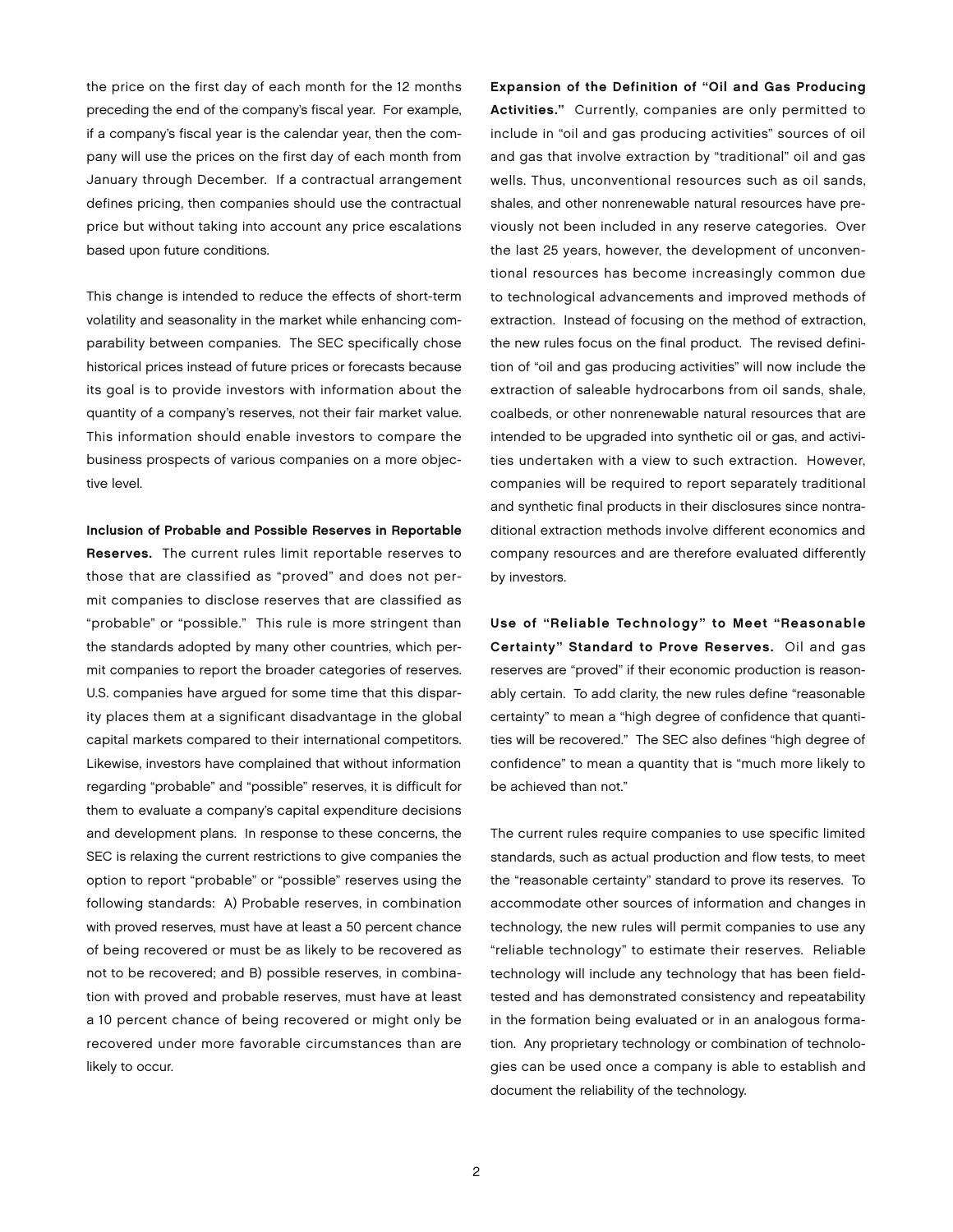In conjunction with the expanded definition of "oil and gas producing activities," the ability to use any reliable technology may enable companies to report substantially higher reserves, particularly reserves of unconventional sources of oil and gas.

Broader Definition of "Proved Undeveloped Reserves." The new rules expand the proved undeveloped reserves ("PUDs") a company can report. To classify reserves as PUDs under the current rules, companies apply a "reasonable certainty" standard for reserves in drilling units immediately adjacent to the drilling unit containing a producing well. However, they must apply a "certainty" standard for reserves in nonadjacent drilling units. The new rules not only apply the "reasonable certainty" standard to all proved reserves but also permit companies to report PUDs regardless of their location. Furthermore, companies will be able to use the new "reliable technology" standard, instead of the current actual production standard, to determine the quantity of PUDs they report.

Finally, the final rule also removes the five-year time limit on maintaining PUDs that remain undeveloped absent "unusual circumstances." Instead, the new rules permit companies to continue to report PUDs that remain undeveloped due to "specific circumstances." However, the new rules will require the company to disclose why the PUDs remain undeveloped (*e.g.*, if a pipeline or processing facility needs to be built first).

Optional Disclosure of Price Sensitivity. The new rules permit companies to include in their disclosures an additional "reserves sensitivity table" to provide additional information to investors. A company will be permitted to disclose any sensitivity its oil and gas reserves estimates may have to price fluctuations in different market scenarios or test cases selected by the company. If a company opts to include alternative scenarios, it must disclose the price and cost schedules and underlying assumptions supporting its alternative reserves estimates. If included, this optional disclosure should provide additional useful information to investors during times of high volatility in the commodity markets.

Disclosure by Geographic Area. Under the current rules, companies report the location of their reserves in widely varying ways, including by hemisphere and by continent. The new rules require companies to disclose production by

individual country, groups of countries within a continent, or by continent, as appropriate. A company must disclose each individual country in which 15 percent or more of its total proved reserves are located, subject to two exceptions. First, if the disclosure would effectively reveal a particular field, which could cause the company competitive harm, the company would not be required to disclose the individual country. Second, if the law of the particular country prohibits disclosure of particular fields, the company would not be required to disclose any production in that country if the disclosure would effectively disclose a particular field.

Internal Control and Qualification Disclosures. The new rules require companies to provide a general description of their internal controls for ensuring objectivity in their reserves estimation process and the qualifications of the technical person primarily responsible for the estimations, whether that person is an employee or a third party. If a company uses a third party to prepare the estimate or audit the estimate, it must include in its filing a report prepared by the third party. The third-party report is a short-form report that must discuss, among other things, the scope of the work performed by the estimating party, together with the estimating party's conclusions or analysis and relevant methodologies and assumptions.

## Summaryand Conclusions

The new SEC reserve reporting requirements are intended to benefit both oil and gas companies and their investors by recognizing technological developments in the exploration and development of reserves, as well as advances in the evaluation of reserves. The failure to account for these matters has left industry analysts and investors using the indirect disclosures made by companies elsewhere in their filings to guess the impact on the companies' valuations. Once the new rules become effective, it may take some time for analysts and investors to adjust to the new disclosures, since oil and gas companies may report significantly higher reserves even when the underlying facts have not changed. While this adjustment is taking place, it will be interesting to see what impact, if any, it has on the level of M&A and capital markets activity for oil and gas companies.